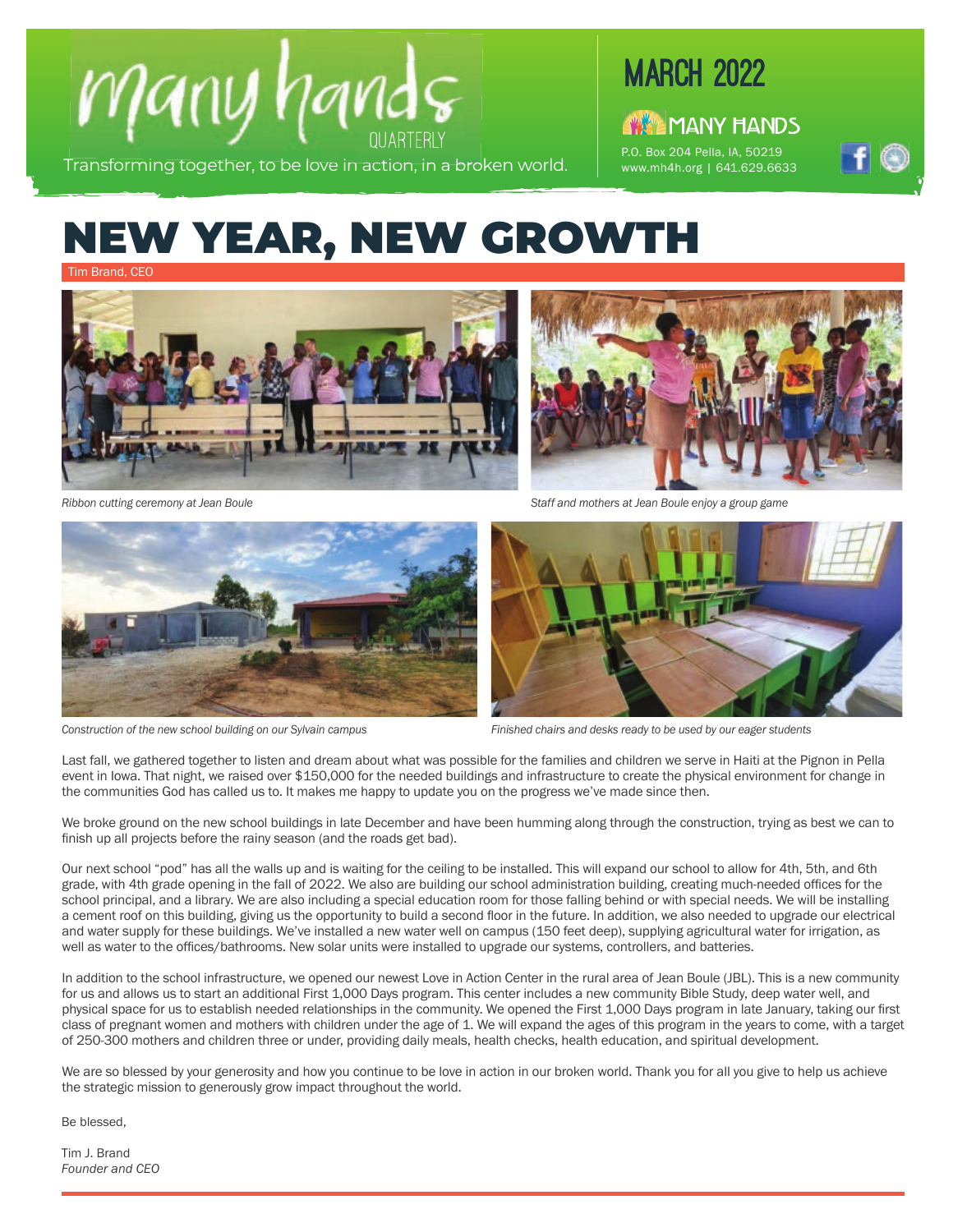# KAUKS JOIN OUR TEAM IN HAITI



Many Hands is pleased to announce the addition of new senior management in Haiti. Melissa and Mark Kauk have answered the call and have joined the Many Hands team in Pignon, Haiti. Both will be filling newly created roles, with Melissa filling the position of Manager of Curriculum and Instruction, and Mark filling the position of Director of Leadership Development. With a passion for missions, Mark and Melissa have felt called to serve together as husband and wife.

"Our heart desires to be able to share the gospel with other people and also to see them grow in Christ. We want to help them see their potential, whether that's living in Orange City or if it's in Haiti," explained Mark.

Hearing the call to Haiti, they plan on using their previous experience to walk alongside the community. Working with our Spiritual Shepherds, Mark will be facilitating training and materials for local leaders. Melissa will be working with our staff to create culturally-relevant materials for teaching. She will also be assisting in the First 1,000 Days programs held at our Love in Action centers.

"I'm already mapping out how every lesson is taught and make sure certain objectives are taught consistently every year and consistently at every place," shared Melissa. "There are currently three Love in Action centers and the goal is to open up more, so we want to be a part of the logistics behind that. We want to strengthen the wonderful teaching taught every day by the dedicated staff and strengthen the investment in good leaders in the communities we serve."

Mark and Melissa have decades of educational experience between them. Mark worked at Unity Christian for 44 years in Orange City, Iowa, where he was a science teacher and coached girls' athletics. His recent global experiences have included trips to Haiti and Ethiopia on behalf of the Luke Society and educational work in Liberia with One Body One Hope. Melissa worked in education for over 35 years, with experience as a grade school and special education teacher. She also has previous global mission experience, working with organizations in Mexico and Uganda. In Uganda, Melissa served on teams working with children and villages and as a board member. The couple is excited to put their experience to good use in Haiti and had already begun preparations even before starting their roles.

"When I was down there last spring, I had the privilege of teaching on brain development, speech development, and social-emotional development for children," shared Melissa. "I was able to show pictures and act out things with the moms and to try to engage them and how important it is to engage their little ones. I love that I can put my skills to use in these ways."

Please keep them in your prayers as they begin serving in Haiti. If you feel called to support the Kauks, please visit their support page on the Many Hands website at www.mh4h.org/kauks.

### To watch the Kauks' video or to donate, please visit mh4h.org/kauks or scan the QR code:



### New Mini Hands in Haiti! The South of Furniture for the Future



Many Hands congratulates David on the birth of his son, Mark! David is an Agricultural Technician on our Agronomy team. He was widowed five years ago, raising a family on his own for a long time. Married last year, David was very excited to be a new father again.

"David was SO PROUD and happy to be having another child," shared our staff. "He was brimming when talking about it, as it was going to happen anytime."



Fran De Haan, a long-time volunteer and supporter of Many Hands, just finished up some critical projects for our school expansion in Sylvain.

Fran spent much of February building the furniture for our 4th, 5th, and 6th grade classrooms in the Fundamental School.

Before he left, the students surprised him with thank you pictures for him to keep. We are so thankful to Fran for his time and dedication!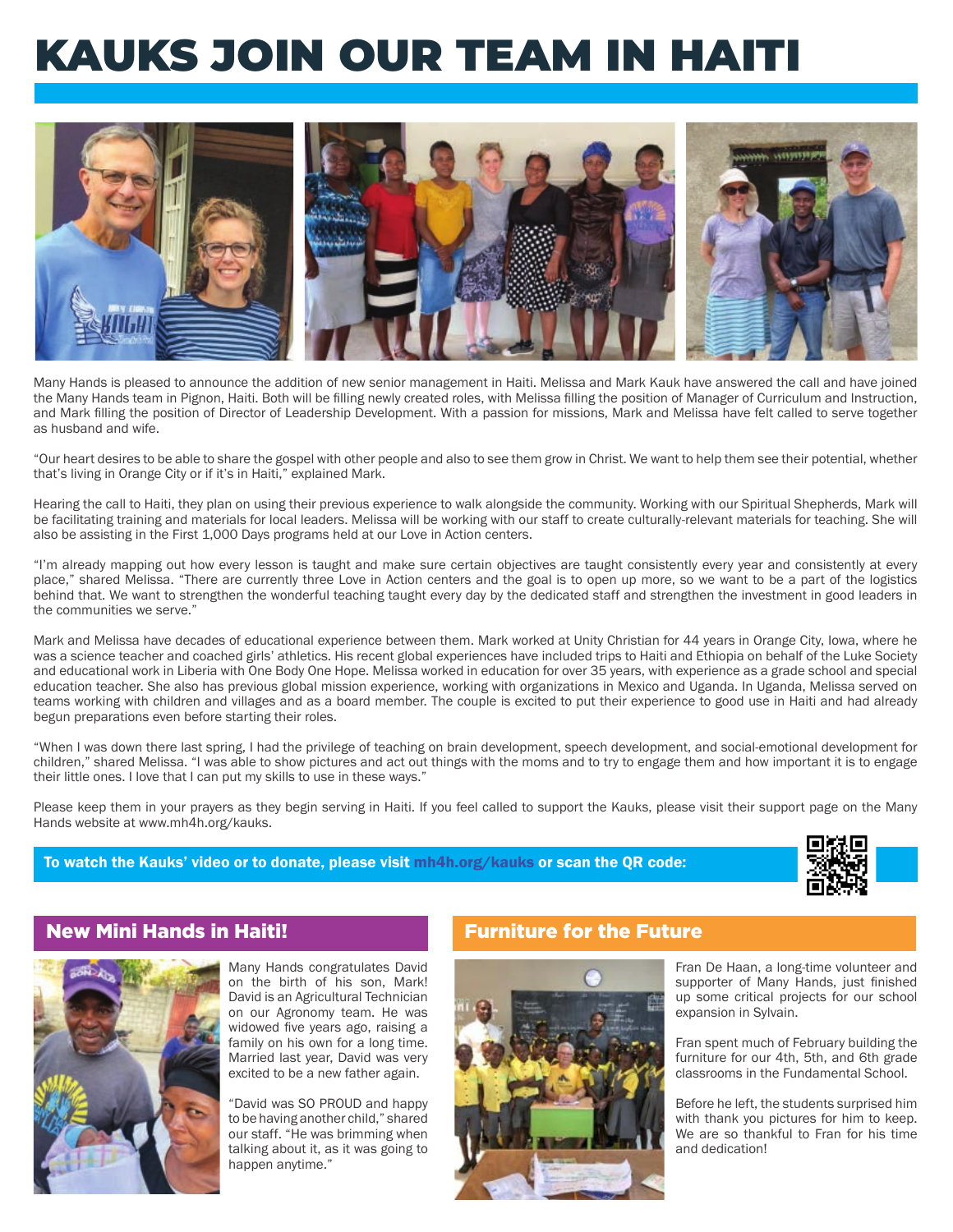# NEW FACES IN HAITI

Scan the QR Code to see the impact our staff is having in the First 1,000 Days program:



*Many Hands continues to be blessed with a strong staff. Two of the latest additions to our team in Haiti introduce themselves:*

## Monette Dehilaire, Program Nurse

I am Monette Dehilaire from Pignon. I am 34 years old, married, and have no children yet.

In 2011, I went to Port-au-Prince to continue with my study after graduating from 12th grade. I have chosen to be a nurse from the drama on January 12th, 2010, when the earthquake hit Haiti hard and many people died. Many survived but did not find enough care they were supposed to have. I said to myself, I need to learn how to help people with healthcare. I spent 4 years in Port-au-Prince for my studies to become a nurse. Then in 2017, I felt that I needed to know more about baby delivery and how to help pregnant moms. I went to Hinche to study with Midwives for Haiti for my maternity study. On August 15, 2018, I started working for the Hospital of Bienfaisance in Pignon in the maternity ward for 3 years and 6 months.

Now I am hired to work with Many Hands for Haiti to show the moms and babies the love of Jesus by taking good medical care of them. I love working with Many Hands already!

### Kethlin Vilbon, First 1,000 Days Program Manager

My name is Kethlin Vilbon, Evangelist of Christ. I am from Haiti, Pignon. I am married to a beautiful lady named Ghana C. Vilbon. We have 2 boys, the oldest is 6 and the youngest is 3. I am a broadcaster on radio, television, and Facebook. I have 4 years of experience working at the radio station Radio Lumiere in Pignon. I also worked for 6 years at Project Hope as an Administrator Assistant, three years working at LTI ( Leadership Training International) as an instructor of pastors. I worked as a pharmacist for several years at Project Hope. I have a certificate in English Advanced to translate.

I am the new manager of the First 1,000 Days program. I work alongside Liz Clarke the Director of the First 1,000 Days. I help manage the day-to-day operations of the program. That includes overseeing all staff, Miss Lerosane, and Pastor Wilna, along with program helpers and cooks. I enjoy working for Many Hands so far. This employment helps me to preach the gospel of Jesus Christ daily with the moms and community.

# CELEBRATIONS AND AWARDS







*Our recently opened Merle Hay thrift store Staff and volunteers at Clive enjoy a Christmas party Staff and board members at the CityView Best awards night*

The last 12 months have seen incredible growth for Many Hands' US operations. God has given us the vision for the thrift stores to be the generosity engine that fuels life transformation locally and globally. Striving to do our absolute best with the resources entrusted to us, our staff and volunteers work tirelessly to be Love in Action.

We celebrated our new Merle Hay location with a Grand Opening event on January 29. Our metro locations saw a combined total of 2,004 people walking through the doors during the event! With the popularity of our stores increasing, we were excited that Many Hands was recently recognized with several awards. In Des Moines Metro, we were voted 'Best Thrift Stores' in both the CityView Best and Best of the West people's choice awards. On top of this honor, Many Hands was also voted Best Nonprofit in the Des Moines Metro area. With a population of over 700,000, this was no small feat!

Not to be outdone, the Many Hands Market in Spencer also won recognition in the SRG People's Choice awards, taking Gold in the 'Shopping and Thrift' and 'Antiques and Collectables' categories. This is our third year winning the Gold in the 'Shopping and Thrift' category, cementing Many Hands Market's reputation as a best-in-class thrift store.

"I couldn't have been happier with winning these awards. What an honor," shared Steve Lucas, District Manger. "Thank you to the amazing staff and volunteers that give endlessly to make our stores so loved by the customers. Winning these awards is proof that the hard work our teams are doing, and the great experience we are giving our customers every day, will provide us the fuel we need to ignite generosity around the world. Congratulations, team!"